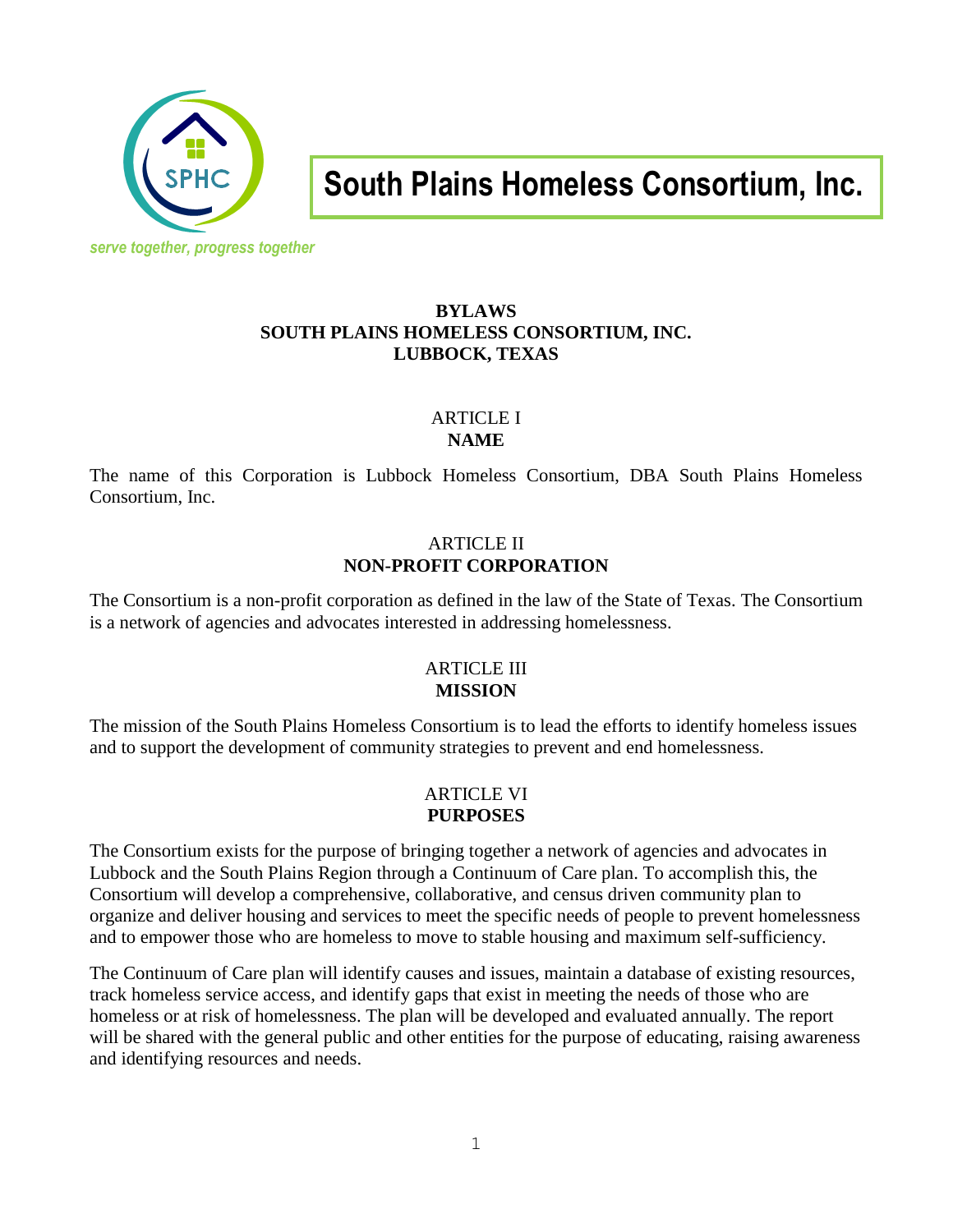### ARTICLE V **MEMBERS**

**Membership** is open to all agencies and advocates having an interest in the health and well-being of people who are homeless or at risk of homelessness.

**Ad hoc members** are non-voting members and may serve on a committee due to expertise.

One **voting membership** per agency or advocate will be available for the membership due of \$100 a year beginning January 1 of each year. Dues for new members joining during the calendar year will be prorated for remaining quarters of the year. Packets of information will be distributed by the Membership Committee to new members after the dues are collected and the Membership Form has been processed.

Benefits of **membership** include opportunities to:

- Be involved and informed of current issues at local and national levels
- Network with others who have a common desire to impact homeless issues
- Become aware of more efficient use of limited resources by reducing duplicated services
- Become knowledgeable of specific community services and needs
- Understand the concept of the Continuum of Care
- Receive a letter of support from SPHC to be included with your grant application developed to meet identified needs of the homelessness community
- Be recognized as a SPHC member in good standing
- Have pictures of agency/advocate posted on SPHC website
- Post success stories of your program on the website
- Spotlight your agency/advocate services during a selected regular monthly meeting

# ARTICLE VI **BOARD OF DIRECTORS**

The officers shall be the President, Vice President, Secretary, and Treasurer and elected by the voting membership. The Board of Directors shall consist of the four (4) officers and the chair of each standing committee. The standing committee chairpersons will be elected by the voting membership. Officers and chairpersons must be members in good standing.

Officers and committee chairpersons shall be nominated by the Nominating Committee, elected annually by the voting membership at the November meeting and begin serving starting in January.

Terms of officers are for one (1) year with a limit of three (3) consecutive terms in the same elected positions.

The Board of Directors is specifically charged to direct and manage the affairs of the Consortium.

The President shall preside over all regular meetings of the Consortium, as available; and ensure that meeting notices, agendas, calendars, and other duties are carried out as assigned and required by the office.

The Vice President, in the absence of the President, shall preside over regular meetings and perform duties of the President.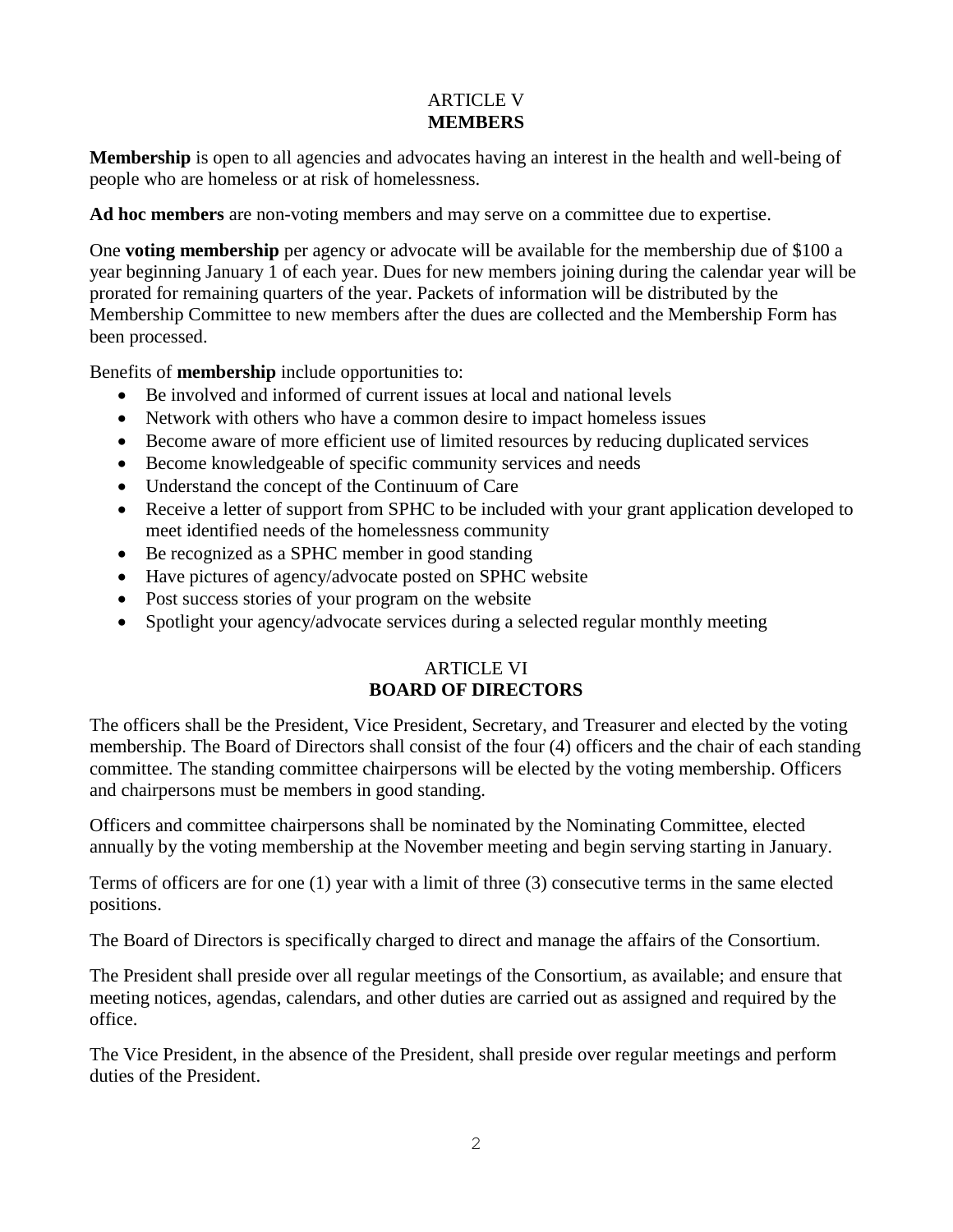The Secretary shall keep the minutes of all regular and called meetings, including permanent electronic records and archives.

The Treasurer shall have custody of all the assets of the Consortium, keep financial records, and present financial reports at all regular meetings.

Any officer may be removed from office with two-thirds  $(2/3)$  vote by the voting membership whenever in its judgment the best interests of the Consortium would be served thereby.

A vacancy in any office because of death, resignation, removal, disqualification or otherwise, shall be filled by the voting membership for the unexpired portion of the term at the next regularly scheduled monthly meeting.

A majority of the Board of Directors shall constitute a quorum for the transaction of business at any meeting of the Board.

#### ARTICLE VII **NOMINATING COMMITTEE**

There shall be a permanent standing committee for the nomination of officers and committee chairpersons. The Board of Directors shall propose a Nominating Committee including a chairperson and not fewer than three members of the Consortium to be approved by the Consortium membership no later than the regular August meeting.

Officers and committee chairpersons shall be nominated by the Nominating Committee at the regular October meeting. The annual election by the voting membership will occur at the regular November meeting. Newly elected officers and committee chairpersons will begin serving in January.

#### ARTICLE VIII **STANDING AND SPECIAL PROJECTS COMMITTEES**

The Consortium shall have standing committees that are recommended by the Board of Directors and approved by the voting membership. The committee chairpersons shall be nominated by the Nominating Committee and elected by the voting membership*.* Committees may include but not limited to Continuum of Care, Membership, Surveys, HMIS, Website, Grant and Public Relations.

The Board of Directors may create select committees for temporary special projects. The committees will function as long as it takes to accomplish the work and bring recommendations to the Board of Directors to review prior to a presentation to the Consortium.

Due to expertise, an ad hoc member (non-voting) may serve on a committee, but not chair the committee.

#### ARTICLE IX **CONFLICTS OF INTEREST**

Consortium officers and members frequently hold positions, including director level positions, in the agencies of the Consortium. Therefore conflicts may arise between the best interest of the Consortium and professional or personal interest of officers and members. To avoid the perception of any impropriety, the potential conflicts, and/or the existence of conflicts of interest by all participating parties must be acknowledged by all voting members. Board members who have an actual or potential